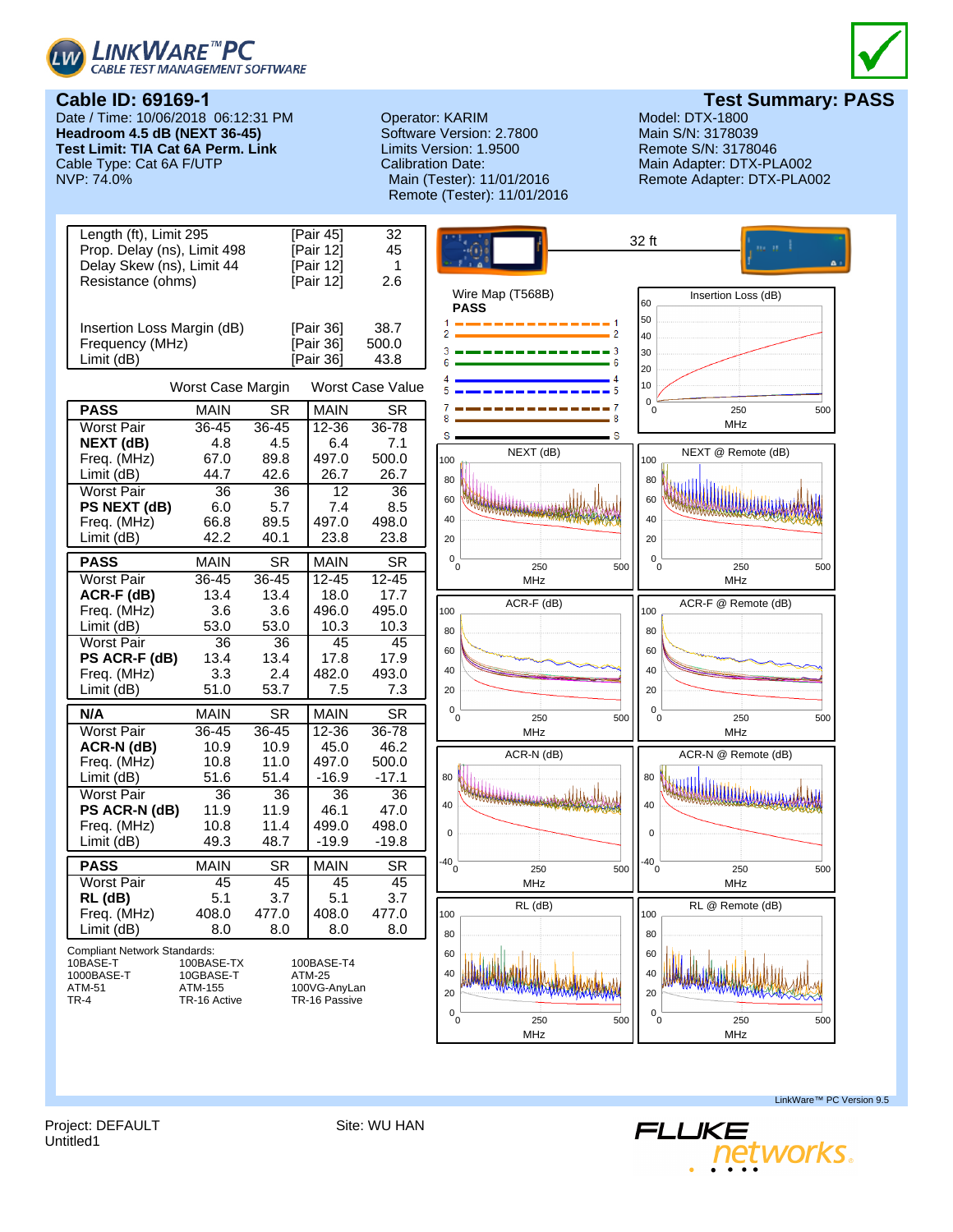



Date / Time: 10/06/2018 06:14:41 PM **Headroom 4.9 dB (NEXT 36-45) Test Limit: TIA Cat 6A Perm. Link** Cable Type: Cat 6A F/UTP<br>NVP: 74.0%

# Operator: KARIM Model: DTX-1800<br>
Software Version: 2.7800 Main S/N: 3178039 Software Version: 2.7800 Limits Version: 1.9500 Remote S/N: 3178046 Calibration Date: Main Adapter: DTX-PLA002 Remote (Tester): 11/01/2016



**Test Summary: PASS**<br>Model: DTX-1800

Remote Adapter: DTX-PLA002



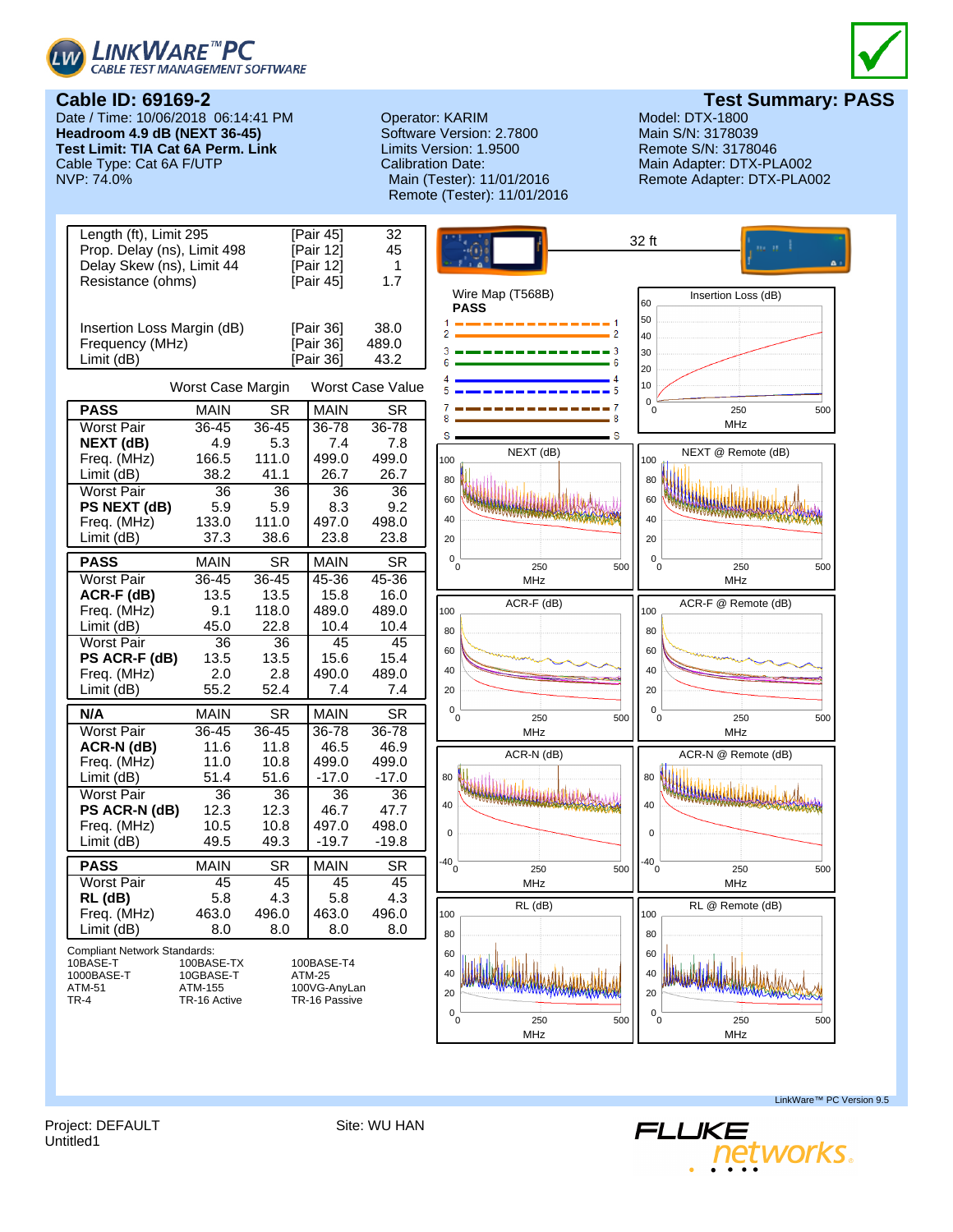





**Test Summary: PASS**<br>Model: DTX-1800

**Cable ID: 69169-3** Date / Time: 10/06/2018 06:15:39 PM **Headroom 3.3 dB (NEXT 36-45) Test Limit: TIA Cat 6A Perm. Link** Cable Type: Cat 6A F/UTP<br>NVP: 74.0%

# Operator: KARIM Model: DTX-1800<br>
Software Version: 2.7800 Main S/N: 3178039 Software Version: 2.7800 Limits Version: 1.9500 Remote S/N: 3178046 Calibration Date: Main Adapter: DTX-PLA002 Remote (Tester): 11/01/2016

Remote Adapter: DTX-PLA002



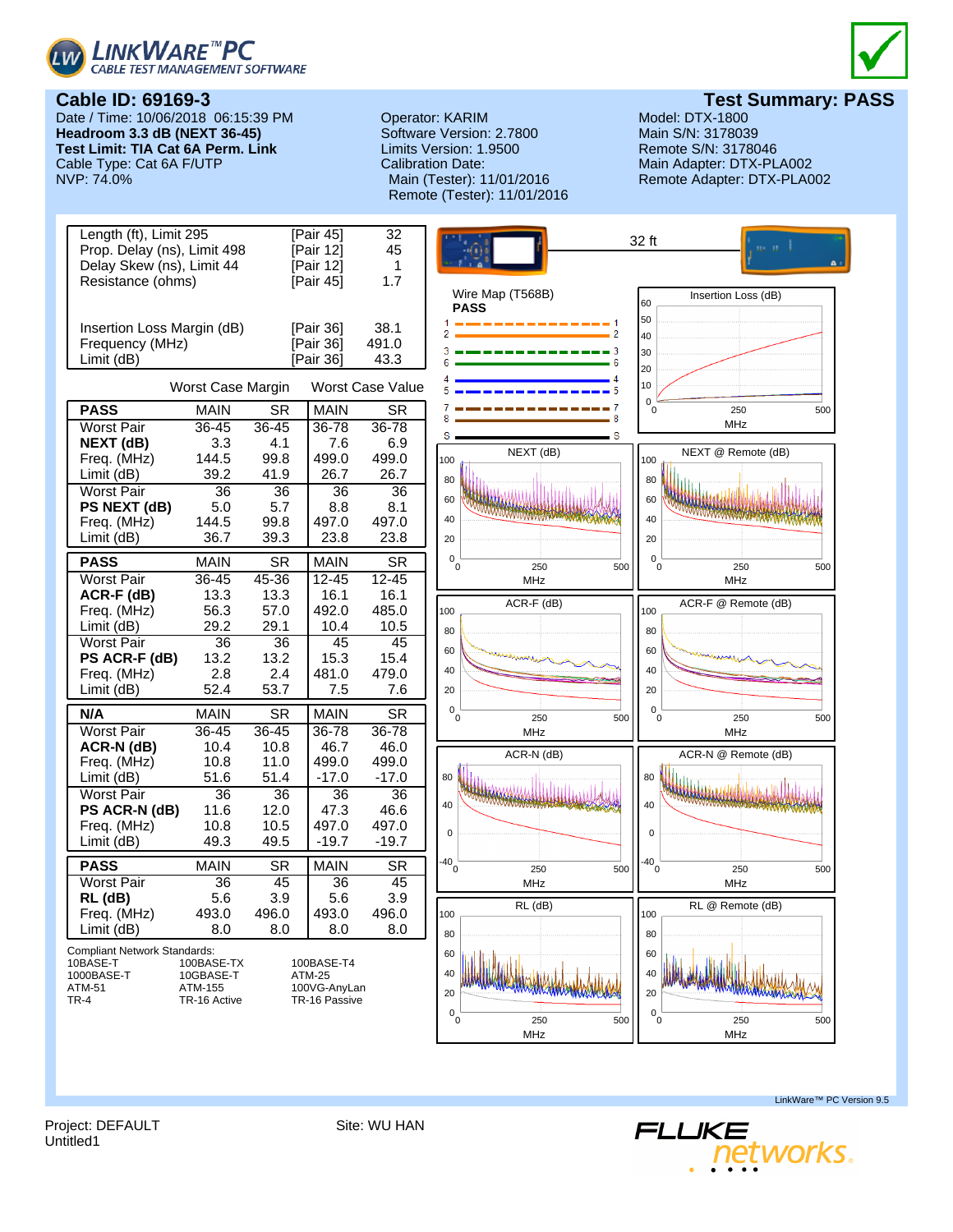



Date / Time: 10/06/2018 06:17:56 PM **Headroom 5.1 dB (NEXT 36-78) Test Limit: TIA Cat 6A Perm. Link** Cable Type: Cat 6A F/UTP<br>NVP: 74.0%

# Operator: KARIM Model: DTX-1800<br>
Software Version: 2.7800 Main S/N: 3178039 Software Version: 2.7800 Limits Version: 1.9500 Remote S/N: 3178046 Calibration Date: Main Adapter: DTX-PLA002 Remote (Tester): 11/01/2016



**Test Summary: PASS**<br>Model: DTX-1800

Remote Adapter: DTX-PLA002



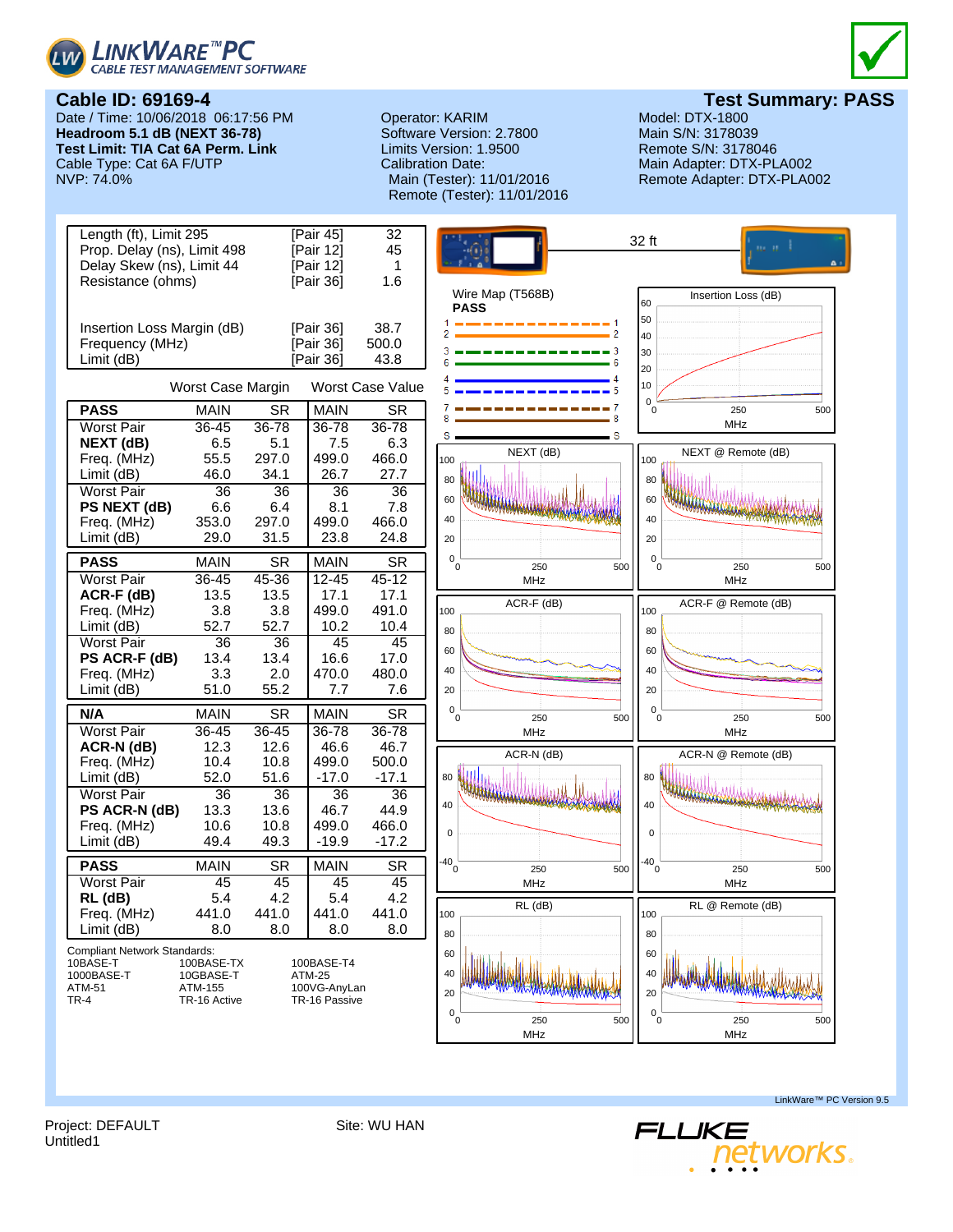



Date / Time: 10/06/2018 06:18:56 PM **Headroom 3.6 dB (NEXT 36-45) Test Limit: TIA Cat 6A Perm. Link** Cable Type: Cat 6A F/UTP<br>NVP: 74.0%

# Operator: KARIM Model: DTX-1800<br>
Software Version: 2.7800 Main S/N: 3178039 Software Version: 2.7800 Limits Version: 1.9500 Remote S/N: 3178046 Calibration Date: Main Adapter: DTX-PLA002 Remote (Tester): 11/01/2016



**Test Summary: PASS**<br>Model: DTX-1800

Remote Adapter: DTX-PLA002